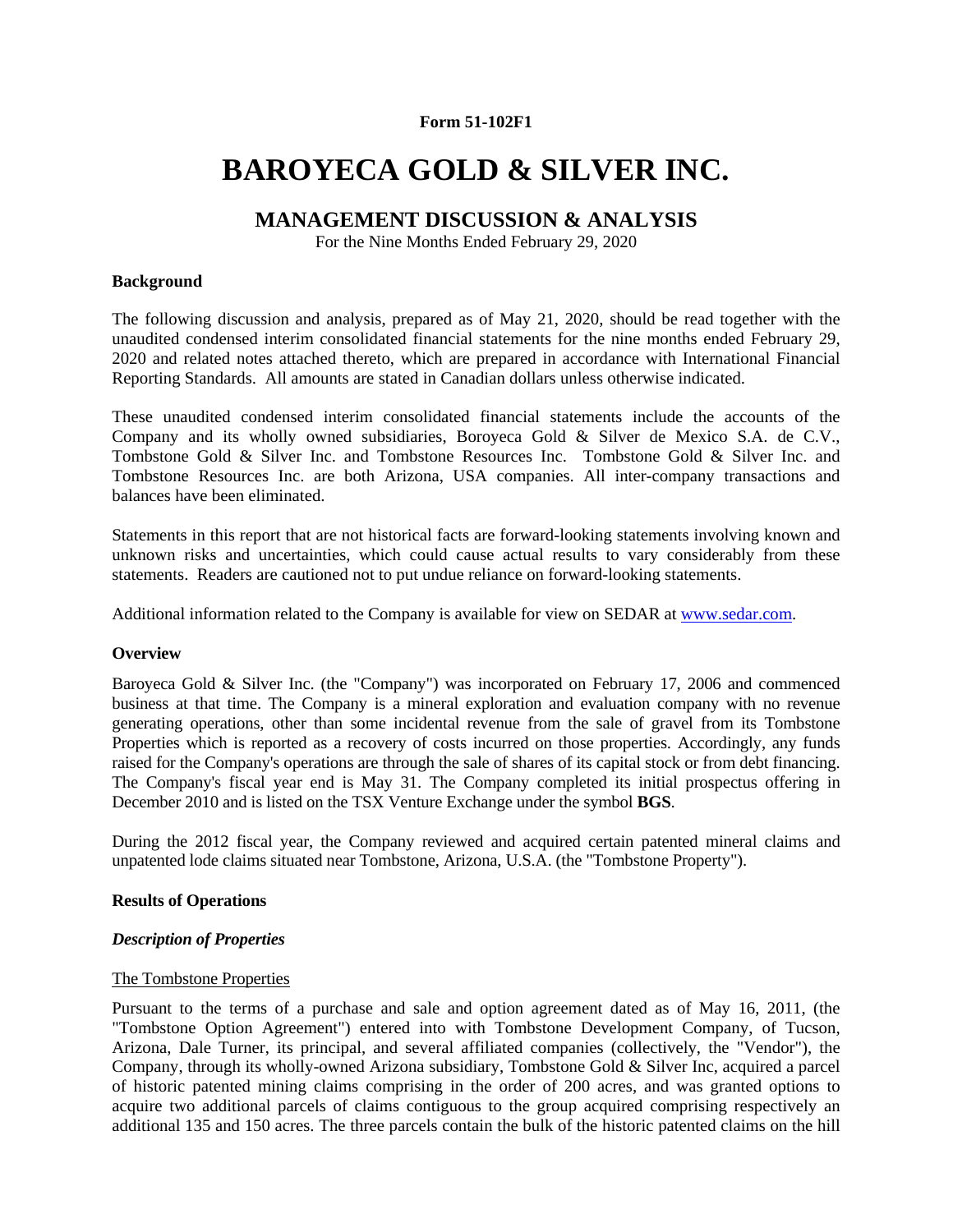just south of the town of Tombstone, Arizona. The price for the first parcel of claims was US\$250,000 in cash and the price for the two optioned parcels, also all cash, is US\$180,000 and US\$250,000 respectively. The Company and its subsidiaries had until September 17, 2011 to exercise the first option, which was exercised by Tombstone Gold & Silver Inc. ("TGSI") and Tombstone Resources Inc. ("TRI") with closing occurring on September 30, 2011. Accordingly, the Company and its subsidiaries had until November 29, 2011 to exercise the second option. On November 29, 2011, the Company and the Vendor amended the Tombstone Option Agreement to extend the exercise date for the second option to February 29, 2012. In consideration of this amendment, the Company paid US\$40,000 of the exercise price to the Vendor which the Company will forfeit if the second option is not exercised. By further amendments to the Tombstone Option Agreement agreed to with the Vendor, the closing date for the second option was extended to June 30, 2012 in consideration of which the Company paid the Vendor an additional US\$50,000 and agreed to issue the Vendor 10,000 shares in the capital of the Company at closing. The Company was unable to pay the remaining balance due of US\$160,000 by June 30, 2012 and has since received a notice of default pursuant to which the Company was to make the payment by October 19, 2012. Due to the very difficult market conditions for junior resource companies, at October 19, 2012, the Company was still without sufficient funds to complete the purchase and spoke with the Vendor who verbally agreed, due to the market conditions, to extend the deadline generally for the payment of the balance of the exercise price.

The first parcel of claims acquired by Tombstone Gold & Silver Inc. comprise, amongst others, the former Tombstone Contention Mine and the Grand Central Mine, previously operated principally as silver mines. The Company was considering further exploration of these properties.

In addition to the patented claims that were acquired or optioned to be acquired, the Company staked approximately 900 acres of claims in several packages, some contiguous and some adjacent, to the purchased and optioned properties, increasing the Company's holdings on completing the two option purchases to approximately 1,400 acres. During the year ended May 31, 2016, due to a shortage of funds, certain of these staked claims were allowed to lapse, accordingly reducing the property so held.

In conjunction with the purchase of the group of claims, the Company agreed to purchase a number of pieces of equipment and an office facility located on the properties that had been used in operations carried out by the vendor for a total of US\$176,000 which has been fully paid.

In addition to the mineral potential of the purchased claims, the property contains a quantity of stockpiled construction aggregate material created as a by-product of previous mining operations. In the current economic circumstances, the Company will be concentrating on extracting, and building the sales of, aggregate from the property as a source of cash flow for the Company.

The former owners of the claims acquired had made an application to the Arizona Department of Environmental Quality ("ADEQ") for closure of the Tombstone Contention Mine on the properties based on their decision that, at that time, the best use of the property was real estate development. Tombstone Gold & Silver Inc. ("TGSI") has agreed with the vendor to carry out the requirements of the ADEQ with respect to that closure application, or otherwise resolve the matter. The Company has met with the ADEQ to discuss the conditions on the property and to develop a process to satisfy the requirements of an Aquifer Protection Plan. Such discussions are ongoing.

During the year ended May 31, 2018, the Company entered into an option agreement with Aztec Minerals Corp. ("Aztec") whereby Aztec can acquire a 75% interest in the Tombstone Properties held by the Company. To earn an interest in the property, Aztec must incur exploration expenditures of CAD \$1,000,000 on the property, make cash payments of CAD\$100,000 and issue 1,000,000 Aztec common shares to the Company over a three year period.

During the year ended May 31, 2019, Aztec incurred sufficient exploration expenses (minimum required \$50,000) on the property, paid the Company the cash payment required in the first year (\$30,000) and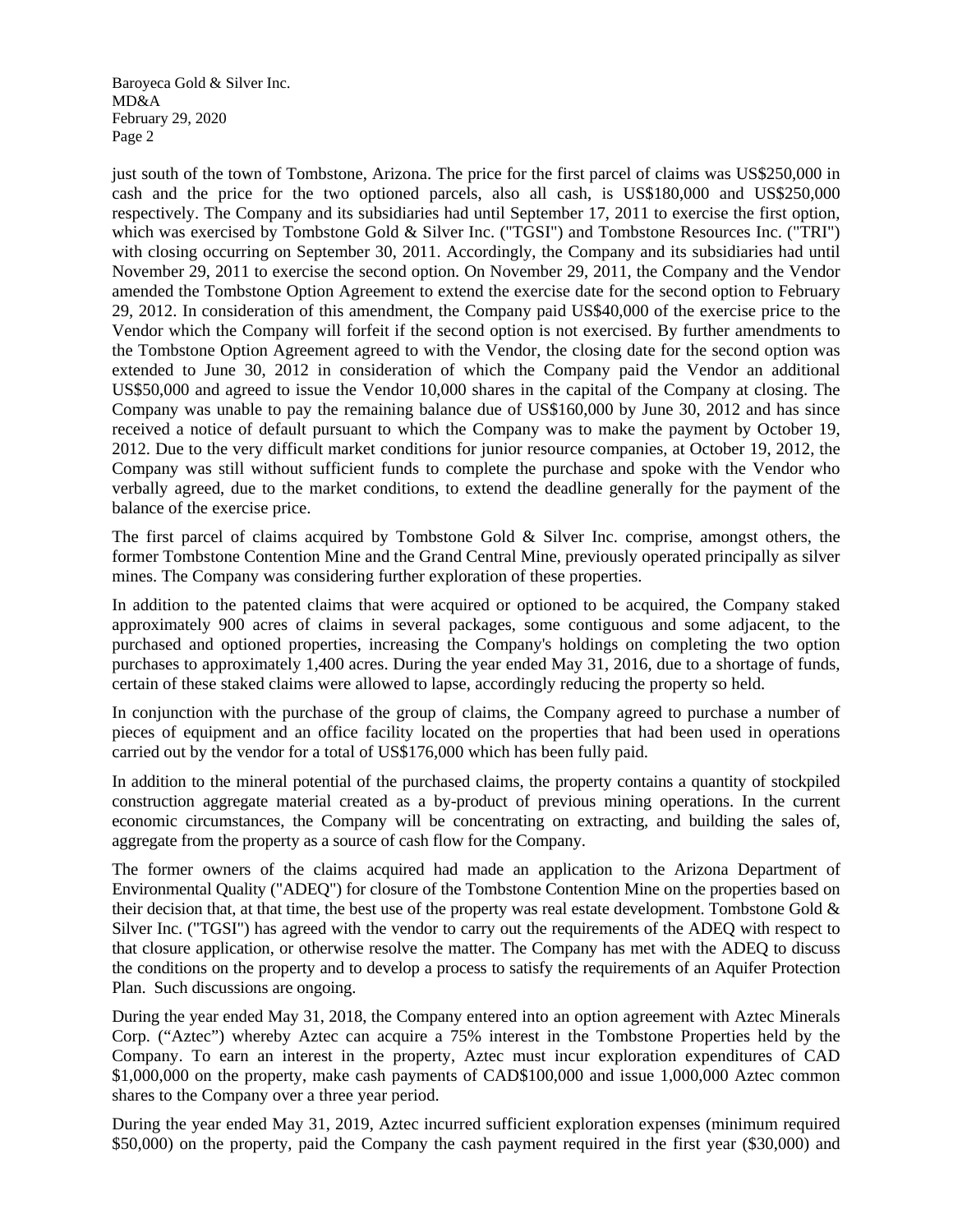issued the Company the shares in its capital (100,000 shares) necessary to maintain the Option in good standing.

During the period ended May 21, 2020, Aztec incurred additional exploration expenses of at least \$300,000, the minimum required, paid the Company an additional \$30,000 in cash (the required payment in the second year of the Option) and issued to the Company an additional 300,000 shares in its capital stock all as required to maintain its Option in good standing.

## *Expenditures*

## *Tombstone Properties*

During the year ended May 31, 2013, the Company engaged a party to monitor the property and to negotiate and supervise, as needed from time to time, the sale and loading and weighing of aggregate from the property for use in roads and other construction projects. The Company received \$190,385 in sales of aggregate during that year, which was offset in the financial statements against the expenses incurred on the property.

In June 2013, the Company acquired a crushing plant for use in its aggregate operations in order to be able to provide a broader variety of product to the market. In the same month, the Company successfully bid to be accepted as a supplier of aggregate to Cochise County, Arizona. Unfortunately, the County activities were slower than anticipated during the year ended May 31, 2014 with sales amounting to a total of only \$214,124 during that year. Sales were a little stronger during the year ended May 31, 2015, amounting to a total of \$278,993, but were very soft in the year ended May 31, 2016, amounting to sales of only \$129,309. Aggregate sales for the year ended May 31, 2017 improved as compared to 2016, amounting to \$327,206 for the period. Aggregate sales for the year ended May 31, 2018 amounted to \$276,820, for the year ended May 31, 2019 amounted to \$149,647 and for the nine months ended February 29, 2020 totalled \$95,556 all of which amounts were offset in the consolidated financial statements for the respective periods as a recovery of expenses incurred on the property.

Details of the expenditures for the years ended May 31, 2019 and the period ended February 29, 2020 can be seen in Note 5 to the Company's condensed interim consolidated financial statements for the nine months ended February 29, 2020.

## **SELECTED FINANCIAL DATA**

The following table presents audited selected financial information for the years indicated and unaudited information for the stub periods indicated.

|                                         | Nine Months Ended |             | Years Ended May 31 |             |             |
|-----------------------------------------|-------------------|-------------|--------------------|-------------|-------------|
|                                         | February 29       | February 28 |                    |             |             |
|                                         | 2020              | 2019        | 2019               | 2018        | 2017        |
|                                         | \$                | \$          | \$                 | \$          | \$          |
| <b>OPERATIONS:</b>                      |                   |             |                    |             |             |
| Revenue                                 | Nil               | Nil         | Nil                | Nil         | Nil         |
| Net Loss for the Period                 | 161,296           | 63,654      | 385,574            | 862,261     | 303,822     |
| Comprehensive Loss for the Period       | 162,142           | 63,362      | 383,716            | 873.723     | 294.017     |
| Basic and diluted loss per share        | 0.03              | 0.00        | 0.07               | 0.18        | 0.01        |
| <b>BALANCE SHEET:</b>                   |                   |             |                    |             |             |
| Working capital (deficit)               | (3,256,630)       | (2,862,664) | (2,989,216)        | (2,707,445) | (2,167,068) |
| Total assets                            | 645,836           | 716,314     | 564,150            | 630,816     | 1,346,723   |
| Total exploration and evaluation assets | 608,249           | 678.451     | 500,000            | 570,446     | 1.191.283   |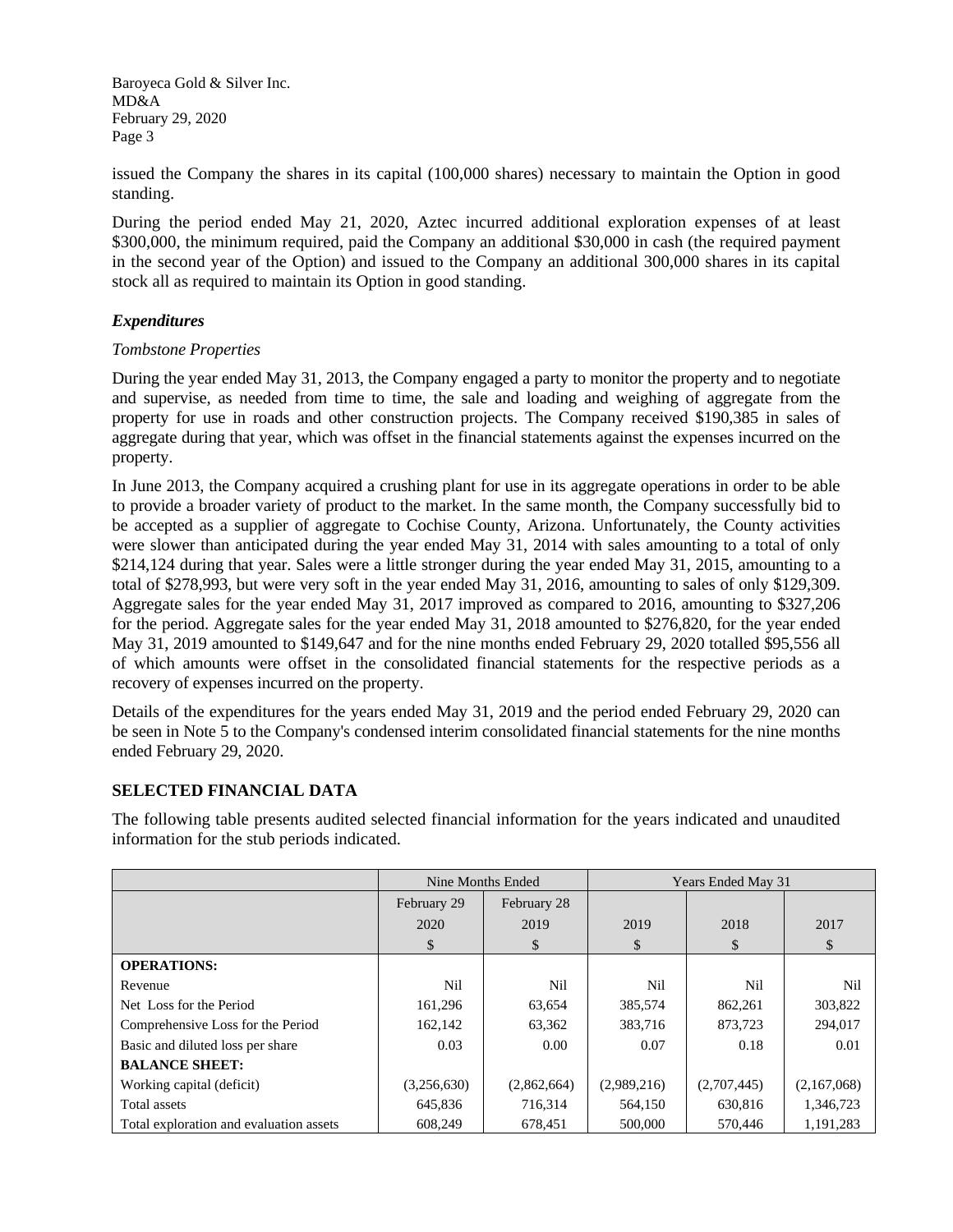The financial information presented in the table above is from the Company's financial statements prepared in accordance with International Financial Reporting Standards. The reporting currency for all periods is Canadian dollars.

## **General and Administrative**

#### *Discussion of Operating Results – nine months ended February 29, 2020*

During the nine months ended February 29, 2020, the Company incurred a net loss of \$161,296 as compared with net loss of \$63,654 for the nine months ended February 28, 2019. The increase in the loss experienced in 2020 as compared to the 2019 period is primarily due to a one-time gain of \$91,781 realized in the 2019 period on the sale of equipment no longer required for the Company's operations. Removing that gain from the results for 2019 leaves the 2019 period with an adjusted loss of \$155,435. The increase in the adjusted loss of \$5,861 in 2020 is primarily due to: an increase of \$8,588 in transfer agent and filing fees due to the Company undertaking its share consolidation during this period; an increase of \$5,699 in bank charges during the 2020 period; and an increase of \$2,378 in office and miscellaneous expenses in 2020 net of miscellaneous income; all as offset by decreases of: \$6,106 in travel and promotion expenses, \$2,867 in finance costs; \$2,483 in insurance expenses; and \$436 in professional fees during the period.

## **SUMMARY OF QUARTERLY RESULTS**

The following table presents unaudited selected financial information for each of the last eight quarters ended February 29, 2020.

|                                         | <b>Feb. 29</b><br>2020 | <b>Nov. 30</b><br>2019 | <b>Aug. 31</b><br>2019 | $\text{Mav } 31$<br>2019 | <b>Feb. 28</b><br>2019 | <b>Nov. 30</b><br>2018 | <b>Aug. 31</b><br>2018   | May 31<br>2018 |
|-----------------------------------------|------------------------|------------------------|------------------------|--------------------------|------------------------|------------------------|--------------------------|----------------|
| <b>Total Revenues</b>                   | $\sim$                 |                        |                        | -                        |                        | -                      | $\overline{\phantom{0}}$ |                |
| Net Income (Loss)                       | (50,019)               | (55, 459)              | (55, 924)              | (321, 920)               | (55, 442)              | (55,056)               | 46.844                   | (38, 666)      |
| Basic and Diluted<br>(Income)Loss/Share | (0.01)                 | (0.01)                 | (0.01)                 | (0.07)                   | (0.00)                 | (0.00)                 | 0.00                     | (0.00)         |

The financial information presented in the table above is from the Company's consolidated financial statements prepared in accordance with International Financial Reporting Standards.

#### *Discussion of Operating Results – three months ended February 29, 2020*

During the three months ended February 29, 2020, the Company incurred a net loss of \$50,019 as compared with net loss of \$55,442 for the three months ended February 28, 2019. The decrease in the loss of \$5,423 in 2020 is primarily due to: a decrease of \$5,354 in professional fees; a decrease of \$2,670 in travel and promotion expenses as a result of reduced activity in the 2020 period; a decrease of \$1,703 in insurance expenses and a decrease of \$1,612 in finance costs in the period; all as offset by increases of \$3,420 in bank charges; and \$3,032 in transfer agent and filing fees during the 2020 period.

## *Discussion of Operating Results – three months ended November 30, 2019*

During the three months ended November 30, 2019, the Company incurred a net loss of \$55,459 as compared with net loss of \$55,056 for the three months ended November 30, 2018. The minor increase in the loss of \$403 in 2019 is primarily due to a number of offsetting increases and decreases in expenses in the 2019 period as follows: an increase of \$2,364 in professional fees due to the Company's audit being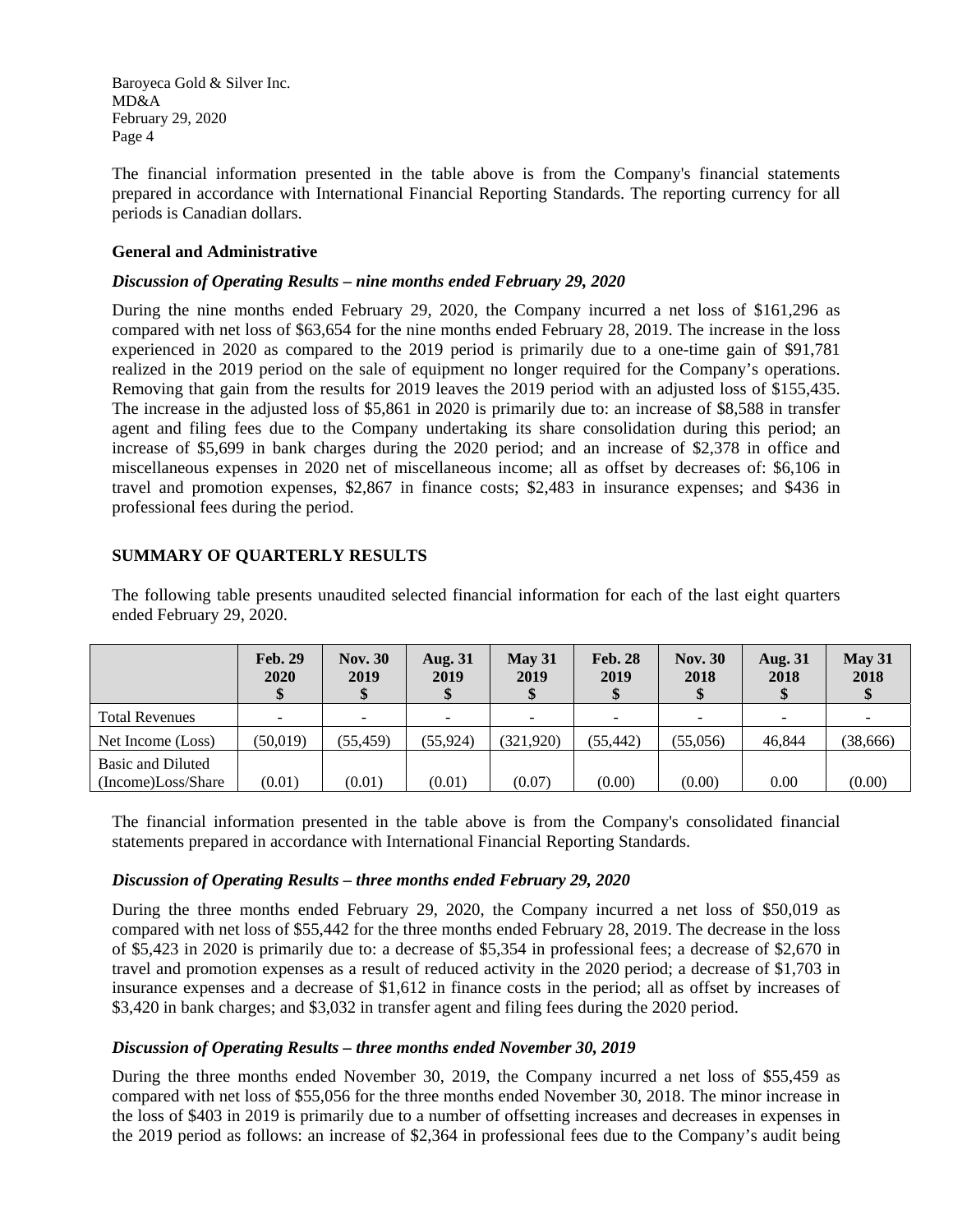carried out during the period; an increase of \$1,630 bank charges during the 2019 period; and minor increases of \$261 in office and miscellaneous expenses and \$182 in transfer agent and filing fees in the 2019 period; all as offset by decreases of \$1,997 in finance costs, \$1,265 in insurance expenses and \$1,048 in travel and promotion expenses during the period.

#### *Discussion of Operating Results – three months ended August 31, 2019*

During the three months ended August 31, 2019, the Company incurred a net loss of \$55,818 as compared with net income of \$46,844 for the three months ended August 31, 2018. The turn-around in 2019 to a loss from the gain recorded in 2018 is primarily due to a one-time gain of \$91,781 realized in the 2018 period on the sale of equipment no longer required for the Company's operations. Removing that gain from the results for 2018 leaves the 2018 period with a loss of \$45,756. Compared to this figure, the increased loss in 2019 is primarily due to: an increase of \$5,374 in transfer agent and filing fees due to activities carried out during the period, including the processing of the Company's share consolidation; an increase of \$2,744 in office and miscellaneous and \$2,554 in professional fees all due to increased activity in the Company during the period; and small increases of \$742 in finance costs, \$649 in bank charges and \$485 in insurance costs; all as offset by a decrease of \$2,388 in travel and promotion expenses during the period.

## *Discussion of Operating Results – three months ended May 31, 2019*

During the three months ended May 31, 2019, the Company incurred a net loss of \$321,920 as compared to a net loss of \$38,666 for the three months ended May 31, 2018. The increased loss in the 2019 period is primarily due to: the increase of \$211,122 in the impairment loss taken in the 2019 period being the period when the 2019 adjustment was booked; an increase of \$52,446 in foreign exchange loss incurred in the 2019 period; an increase of \$14,345 in professional fees incurred in the 2019 period; an increase of \$12,969 in finance costs incurred in the 2019 period; an unrealized loss of \$8,000 incurred in 2019 on the market value of securities held by the Company; and increases of \$2,166 in insurance expenses, \$1,883 in transfer agent and filing fees and \$389 in office and miscellaneous expenses experienced in the 2019 period; as offset by: a decrease in of \$11,505 in depreciation expense in 2019 due to the sale of some of the surplus equipment; a reduction of \$5,678 in travel and promotion expenses in 2019 due to reduced activity in 2019; a reduction of \$2,037 in interest and bank charges in 2019; a reduction of \$687 in utilities expense in 2019 and an increase of \$159 in miscellaneous income received in 2019.

#### **Investor Relations**

No investor relations activities were undertaken by or on behalf of the Company during the period and no investor relations arrangements or contracts were entered into by the Company during the period.

#### **Liquidity and Capital Resources**

The Company has minor ongoing operating revenues from its aggregate operations on its Tombstone Property (reflected in the consolidated financial statements as an offset to expenditures on exploration and evaluation assets in Note 5 to the statements) and finances its operations principally through the sale of shares in its capital and through loans secured against its equipment and other assets. In the short-term, directors of the Company have, in the past, provided cash advances to meet urgent operating needs. At June 1, 2019, the Company had a working capital deficit of \$2,989,216.

During the nine months ended February 29, 2020, the Company expended: \$159,447 in working capital on its operating activities and a total of \$175,137 on its aggregate operations on its property, from which it realized a total of \$95,556 from the sales of aggregate.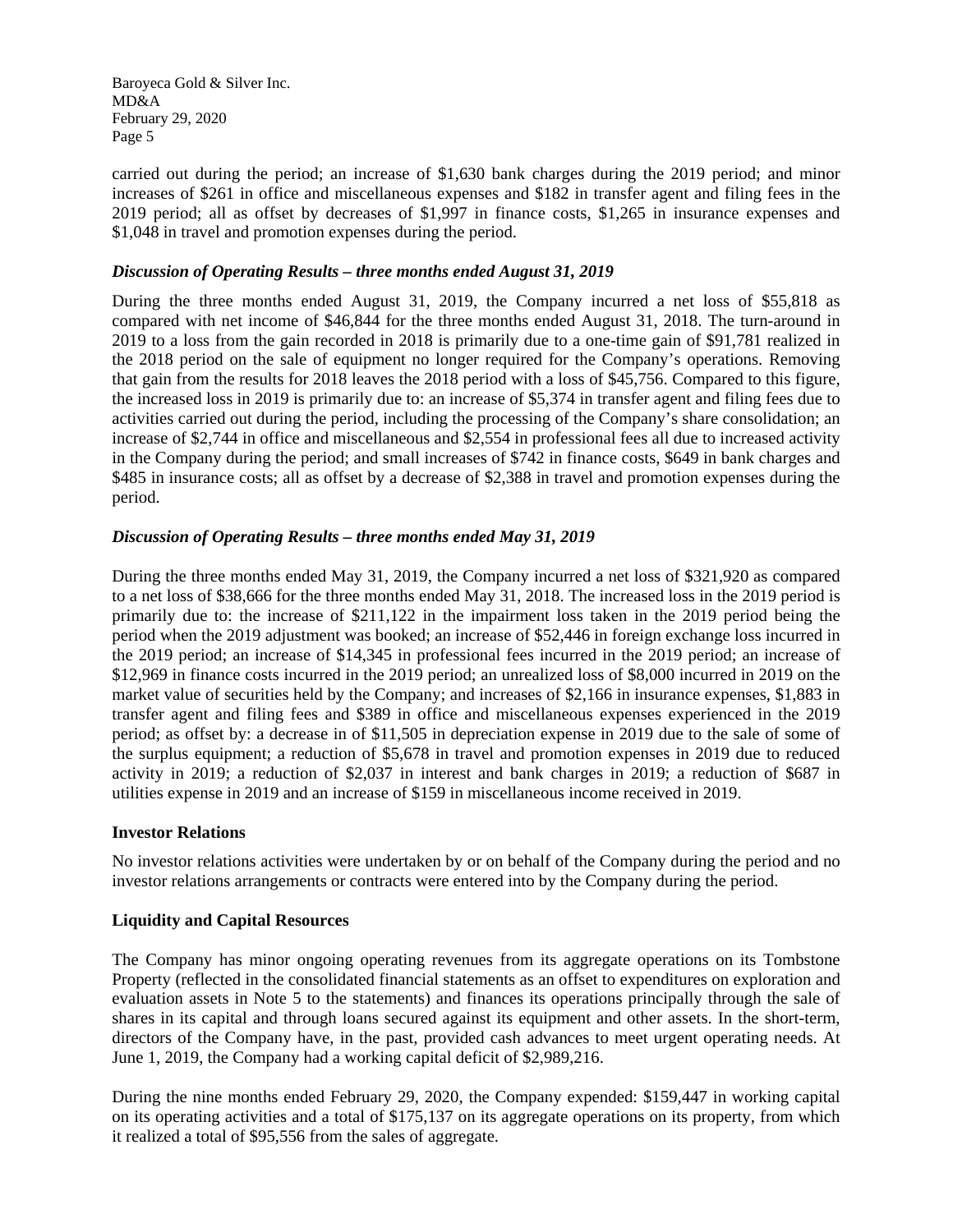As a result of the foregoing activities, amongst other things, at February 29, 2020, the Company had a working capital deficit of \$3,256,630.

The Company estimates that with contraction of its activities that have occurred due to the current shortage of operating funds, operating expenses for the ensuing the fiscal year will be in the order of \$200,000 before charges for depreciation.

The Company will require funds to satisfy its working capital deficit and make payments to the regulatory authorities with respect to assessments levied on its operations.

Subsequent to February 29, 2020, the Company entered into two mineral property option agreements (the "Option Agreements") with respect to two mineral properties located in Colombia, South America as described more fully in the Company's news release dated April 22, 2020. The Option Agreements allow for a period of 120 days for the Company to conduct its due diligence with respect to proceeding with the options. This due diligence period may be extended should the current Covid-19 pandemic result in certain restrictions in travel to and within Colombia, and otherwise that prevent the Company from adequately conducting its due diligence review. The Option Agreements anticipate the Company conducting a financing in the order of \$5.0 million to meet the cash requirements of the Option Agreements and required exploration expenditures.

In conjunction with the announcement of the Option Agreements, the Company announced that it was undertaking a private placement of up to 2,000,000 shares of its capital stock at a price of \$0.05 per share. Subsequent to that announcement and due to delays experienced because of shut-downs implemented to limit the spread of the Covid-19 virus, the Company was unable to file these financial statements on April 29, 2020 when due. The regulatory authorities granted an extension to file such statements in the circumstances but imposed a cease trade order on management of the Company until such time as the statements were filed. As a result, the Company has had to delay proceeding with its proposed private placement.

The Company will require additional financing to provide all the working capital necessary to meet its requirements. There can be no assurance that the Company will be able to sell any further, or sufficient, securities by way of private placement to raise the required additional working capital.

## **Off Balance Sheet Arrangements**

The Company does not have any off-balance sheet arrangements.

## **Transactions with Related Parties**

The Company had the following related party transactions during the nine months ended February 29, 2020:

- a) Management fees of \$45,000 were accrued to Mercap Investments Inc., a private company owned 50% by Richard Wilson, President, CEO and a director of the Company;
- b) Professional fees of \$15,950 were accrued to a law firm of which Douglas Eacrett, a director of the Company, is principal;
- c) \$201,435 of the loan payable of \$369,298 (US\$275,000) was made to the Company through a partnership of individuals including William Carr, a director of the Company, who is also the manager of the partnership. \$22,401 of the finance costs incurred during the period (2019 -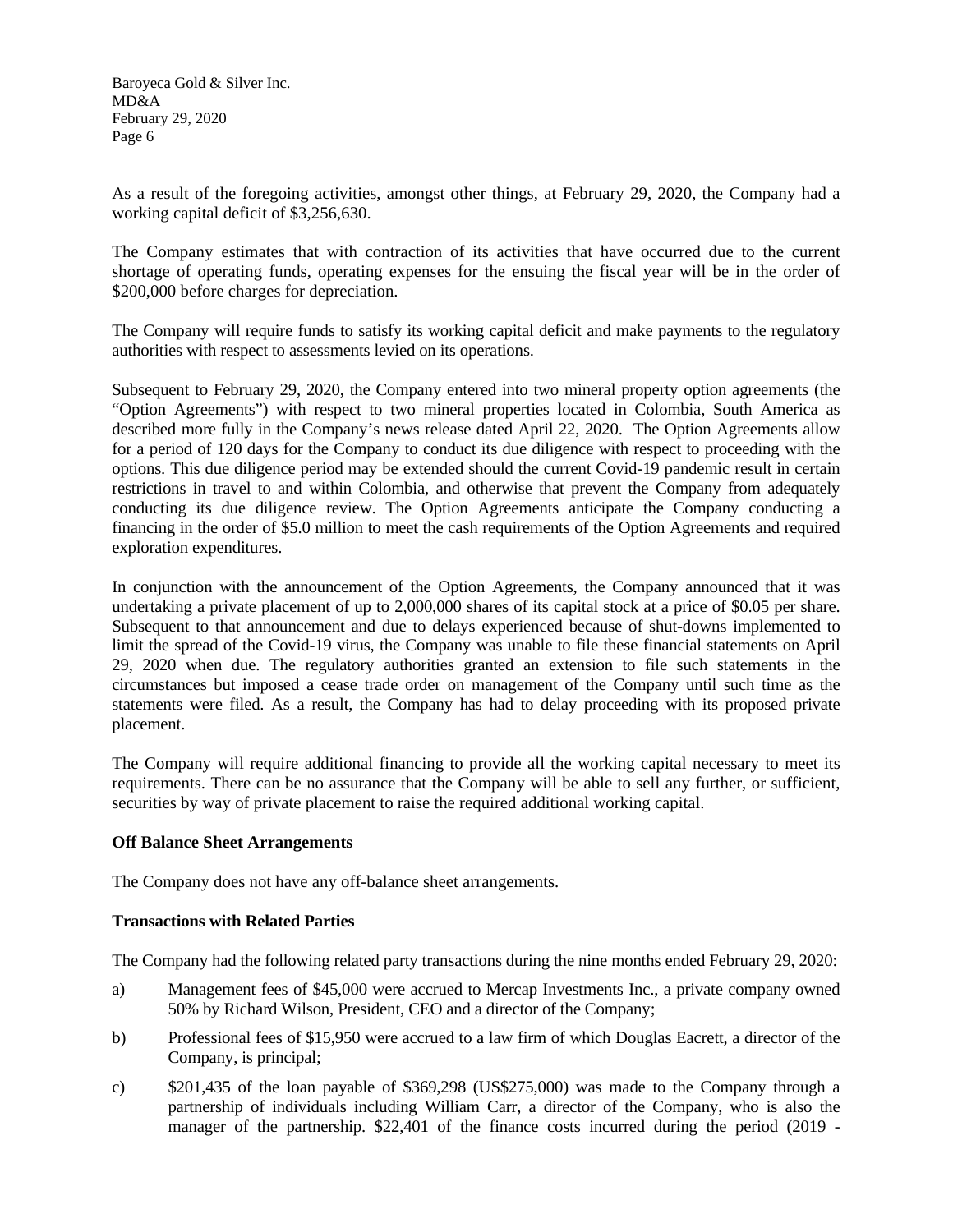> \$23,679) were incurred with respect to the portion of the loan advanced by the partnership. Refer to Notes 12 and 13 of the unaudited condensed interim consolidated financial statements for the nine months ended February 29, 2020 for further particulars; and

d) A company controlled by William Carr, a director of the Company advanced \$25,598 (2019 - \$16) to the Company in the form of a line of credit which has been used for exploration and evaluation assets. The outstanding balance bears interest at 18% per annum and is repayable on demand.

## **Financial Instruments**

The Company's financial instruments consist of cash, amounts receivable, accounts payable and accrued liabilities, due to related parties, loan payable and advance payable. The fair value of the Company's accounts payable and accrued liabilities, due to related parties, line of credit and loan payable, are estimated by management to approximate their carrying values based on the immediate or short-term maturity of these instruments. Cash is recorded at fair value using Level 1 quoted prices in active markets for identical assets or liabilities and, in management's opinion, the Company is not exposed to significant interest or credit risk from these financial instruments. Please refer to Note 9 of the unaudited condensed interim consolidated financial statements for detailed discussion of the financial risk factors.

#### **New accounting standards adopted**

#### *IFRS 16*

In January 2016, the IASB issued IRFS 16 – Leases ("IFRS 16") which replaces IAS 17 – Leases and its associated interpretative guidance. IFRS 16 applies a control model to the identification of leases, distinguishing between a lease and a service contract based on whether the customer controls the asset. For those assets determined to meet the definition of a lease, IFRS 16 introduces significant changes to the accounting by lessees, introducing a single, on-balance sheet accounting model that is similar to the current finance lease accounting, with limited exceptions for short-term leases or leases of low value assets. Lessor accounting remains similar to current accounting practice. IFRS 16 is effective for annual periods beginning on or after January 1, 2019. This Standard sets out a new model for lease accounting. A lessee can choose to apply IFRS 16 using either a full retrospective approach or a modified retrospective approach. The Company has applied IFRS 16 at the date it becomes effective using a modified retrospective approach. By applying this method, the comparative information for 2019 year end has not been restated.

The Company has elected not to recognize right of use assets and lease liabilities for short-term leases that have a lease term of 12 months or less and leases of low value assets. The lease payments associated with these leases are charged to exploration costs on a straight-line basis over the lease term.

The Company has reviewed all existing leases and concluded that all leases that were previously charged to exploration costs over the lease term where considered to be either short-term leases or leases of low value assets, and therefore there is no impact to the consolidated financial statements upon adoption of IFRS 16.

## **Particulars of Outstanding Securities of the Issuer**

As at the dates noted below, the Company had the following securities outstanding:

*Common Shares*

| <b>Number Outstanding</b> |
|---------------------------|
|                           |